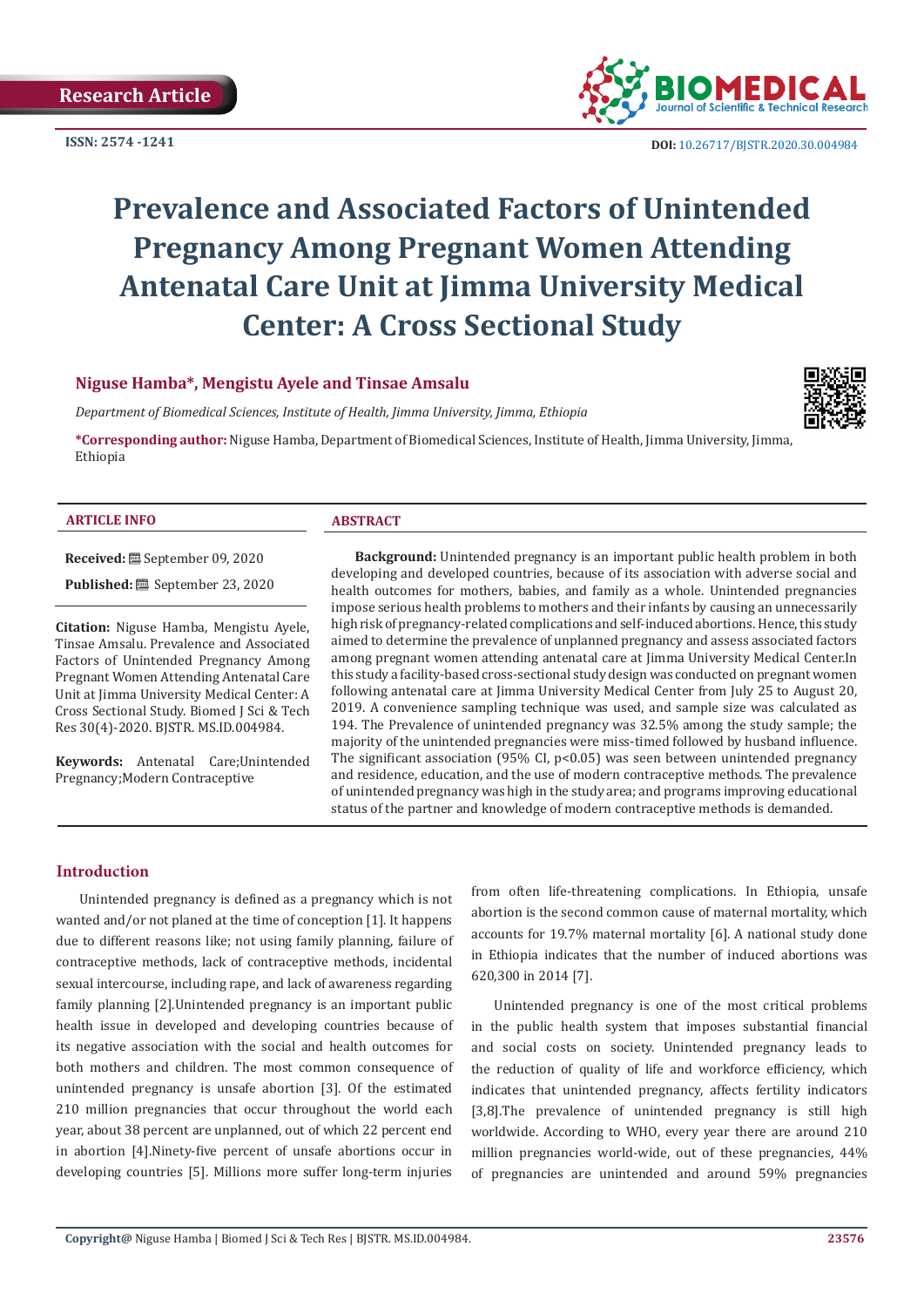ended by abortion. Most of these unintended pregnancies (65 pregnancies per 1000 women) happen in developing countries like Ethiopia [9,10]. Different studies done in Ethiopia indicate that the prevalence of unintended pregnancy is 37.8%, 36.9%, 33.3%, 36.5% and 32.9% in Addis Ababa [11], Dilla[12], Harar [13], Wellega[14], Debre Markos [15] respectively. There are multiple reasons for unplanned pregnancy, normally non-use of contraception, failure of contraception, unreliable method of contraception, failure of contraception, or rape [16]. Lack of knowledge on sexual and reproductive health is one important that contributed to unplanned pregnancy especially in teenage girls who are commonly left out in the national contraceptive program [17].

Unintended pregnancy is high among women who have lower/ no educational level, single women, women who have low income, women who have multiple sexual partners, unemployed women, women who didn't use family planning, multiparous mothers, young women, women who traveled long time to reach health facility, women who have more children, multi-gravida women, women who are not visited by health professionals, women who discussed with their husband and women who desire fewer children [11-16].Although several international declarations were passed on the problem, many in sub-Saharan Africa are suffering from unwanted pregnancy. In most African countries, abortion remains both unauthorized and unsafe, and the leading cause of maternal death accounted for a global average of 1.3% of pregnancy-related fatalities [17].This study aimed to assess the prevalence and factors associated with unintended pregnancy among pregnant women attending the antenatal care unit of Jimma university medical centre from July 25 to August 20, 2019.

# **Methods and Materials**

#### **Study Area and Period**

This study was conducted among pregnant women who were attending the antenatal clinic at Jimma University Medical center (JUMC) from July 25 to August 20, 2019. JUMC is one of the teaching hospitals in Ethiopia, located 345 km southwest to Addis Ababa.

#### **Study Design**

An institutional-based cross-sectional study was employed.

#### **Source Population**

All pregnant women who attended ANC follow up at JUMC.

#### **Study Population**

All pregnant women who attended ANC follow up at JUMC during the study period.

#### **Inclusion Criteria and Exclusion Criteria**

**Inclusion Criteria:** Pregnant women who visited the ANC unit during the data collection period and who fulfilled the inclusion criteria were included.

**Exclusion criteria:** Pregnant women who had a hearing, speech problem, and critically ill were excluded from the study.

#### **Sample Size and Sampling Technique**

The sample size was determined based on the single population proportion formula, with an assumption that 29% of pregnant women are having unplanned pregnancy in the area [18]. With 5% margin of error (d) and confidence level of 95% ( $z \alpha/2 = 1.96$ ). However, because, the total pregnant women attending the health care system were less than 10,000 and we used a correction formula to come up with the final sample size. A convenient sampling technique was used because the pregnant women attending the ANC unite in the area were quite limited and it was almost less than 500. Hence, Sample size is determined by using the following formula.

$$
ni = \frac{\left(z \alpha / 2\right)^2 p \left(1 - p\right)}{d^2}
$$
\n
$$
ni = \frac{\left(1.96\right)^2 0.29 \left(1 - 0.29\right)}{\left(0.05\right)^2} = 316
$$

ni =316

Where ni- The initial sample size required

P-National prevalence of unplanned pregnancies among woman in reproductive age =29% (17)

d- The margin of sampling error tolerated Mostly5%

zα/2- is 95% of confidence interval

Since our source population is less than 10,000, which are 500 we use the correction formula as follows.

$$
nf = \frac{n}{1 + \frac{n}{N}}
$$

$$
nf = \frac{316}{1 + \frac{316}{500}} = 194
$$

Where,

- nf= final sample size
- n=total study population which is 316
- N=source population which is 500.

#### **Data collection Method and Instrument**

The data was collected by face to face interviews using a structured questionnaire and pre-tested questionnaire.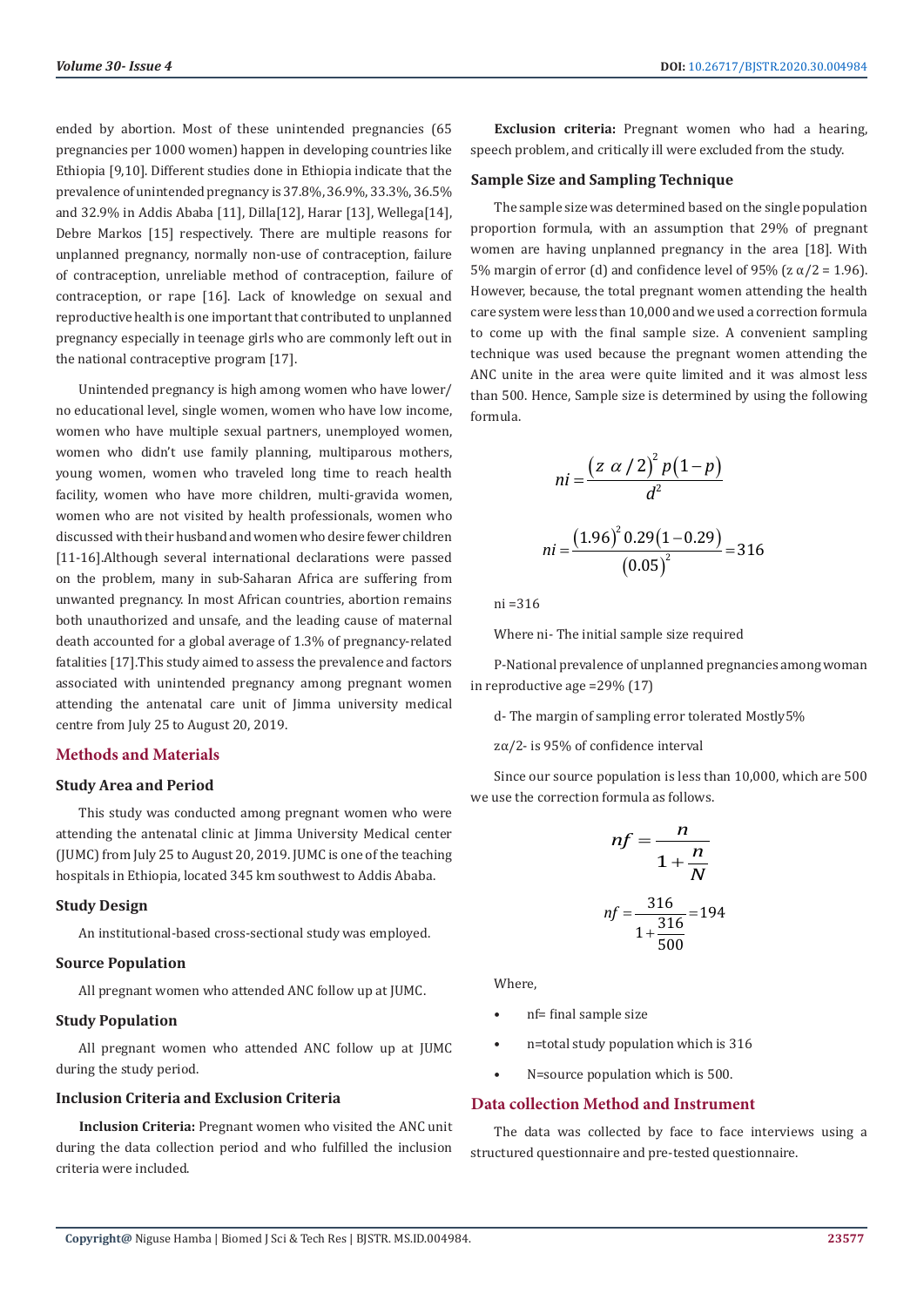# **Data Quality Control**

The questionnaire was prepared in English for the first time and translated to the local language by a person who does not have any involvement in the study as well as to the discipline. After the translation has over, all necessary modifications were taken place. The data collectors were medical interns and midwifery, both of them were working at the ANC unit in JUMC. To check the validity and reliability of the questionnaire, a pilot study was conducted on 5% of the actual sample size at JUMC, Oromia region. Moreover, Training was given for the data collectors to minimize technical and observational biases. The questionnaire was modified based on information obtained from pre-test results, as necessary. Data were checked for completeness and consistency before commencing analysis.

# **Dependent Variable**

• Prevalence of unintended pregnancy

# **In dependent Variables**

- Age
- Marital status
- Educational status
- **Religion**
- **Ethnicity**
- **Occupation**
- Ever practice of family planning
- Preferred numbers of children by mother
- Husband influence
- Knowledge on contraceptive.
- **Residence**

#### **Data Processing and Analysis**

The collected data were first checked for completeness, entered, and analyzed by using Statistical Package for Social Science, SPSS (Version 21), chi-square test was used for a test of association between dependent and independent variables and presented in tables and figures.

# **Results**

# **Socio-Demographic Characteristics of the Respondents**

From total study participants of 194 women interviewed 62.9% were Oromo in Ethnicity. From the total study participants 59.2% were 20-24 years age group at their first marriage and 93.3% were married in their marital status, 32% attend secondary education and about 44.8% were housewife in occupation and about 55.7% have income below poverty line (Table 1).

**Table 1:** Socio-demographic characteristics of the study participants.

| Socio-demographic Characteristics of the Study Participants |                              |                |  |  |
|-------------------------------------------------------------|------------------------------|----------------|--|--|
| <b>Variable</b>                                             | Frequency(N)                 | Percentage (%) |  |  |
|                                                             | Age Group (yrs)              |                |  |  |
| 15-19                                                       | 3                            | 1.5            |  |  |
| 20-24                                                       | 56                           | 28.9           |  |  |
| 25-29                                                       | 95                           | 49.0           |  |  |
| 30-34                                                       | 29                           | 14.9           |  |  |
| 35-45                                                       | 11                           | 5.7            |  |  |
|                                                             | <b>Marital Status</b>        |                |  |  |
| Married                                                     | 181                          | 93.3           |  |  |
| Single                                                      | 2                            | 1.0            |  |  |
| Widowed                                                     | 4                            | 2.1            |  |  |
| Divorced                                                    | 7                            | 3.6            |  |  |
|                                                             | <b>Age at First Marriage</b> |                |  |  |
| 15-19                                                       | 11                           | 5.7            |  |  |
| 20-24                                                       | 115                          | 59.3           |  |  |
| 25-29                                                       | 65                           | 33.5           |  |  |
| 30-34                                                       | 3                            | 1.5            |  |  |
| >35                                                         |                              | $\mathbf{0}$   |  |  |
|                                                             | Residence                    |                |  |  |
| Rural                                                       | 28                           | 14.4           |  |  |
| Urban                                                       | 166                          | 85.6           |  |  |
|                                                             | Ethnicity                    |                |  |  |
| Oromo                                                       | 122                          | 62.9           |  |  |
| Amhara                                                      | 49                           | 25.3           |  |  |
| Tigre                                                       | 9                            | 4.6            |  |  |
| Others                                                      | 14                           | 7.2            |  |  |
|                                                             | Religion                     |                |  |  |
| Orthodox                                                    | 54                           | 27.8           |  |  |
| Muslim                                                      | 98                           | 50.5           |  |  |
| Protestant                                                  | 38                           | 19.6           |  |  |
| Others                                                      | $\overline{4}$               | 2.1            |  |  |
|                                                             | <b>Educational Level</b>     |                |  |  |
| Illiterate                                                  | 21                           | 10.8           |  |  |
| Can read and write                                          | 32                           | 16.5           |  |  |
| 1-6 grade                                                   | 37                           | 19.1           |  |  |
| $7 - 12$                                                    | 62                           | 32.0           |  |  |
| College/university complete                                 | 42                           | 21.6           |  |  |
|                                                             | <b>Occupational Status</b>   |                |  |  |
| Housewife                                                   | 87                           | 44.8           |  |  |
| Government Employees                                        | 51                           | 26.3           |  |  |
| Merchant                                                    | 44                           | 22.7           |  |  |
| Others                                                      | 12                           | 6.2            |  |  |
|                                                             | <b>Monthly Income in ETB</b> |                |  |  |
| < 790                                                       | 108                          | 55.7           |  |  |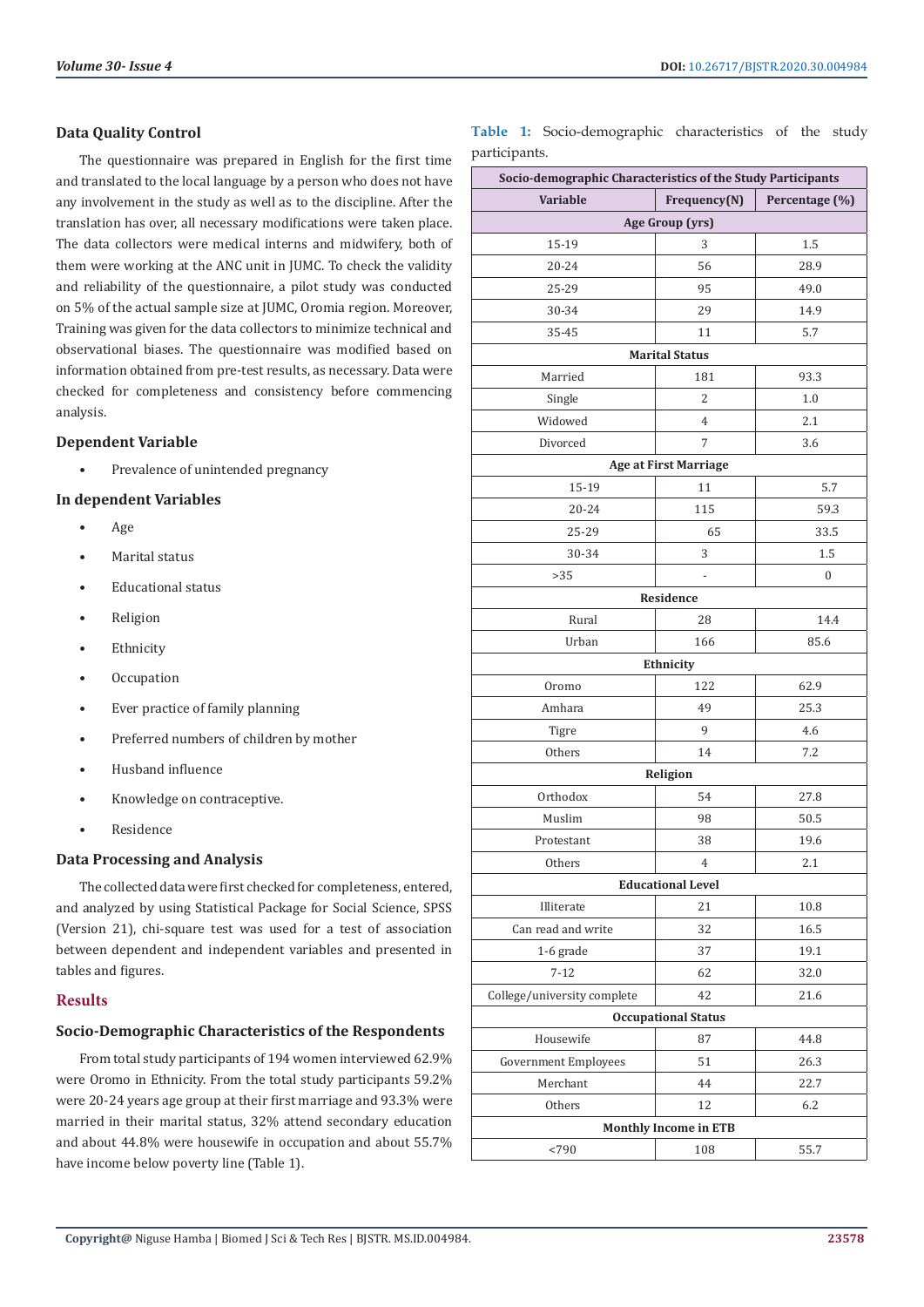| 790-2805 |   | .        |
|----------|---|----------|
| $-2003$  | - | -<br>ο., |

# **Knowledge and Practice of the study participants on Modern Contraceptives**

The majority of the study participants 99% were aware of modern contraceptives. Their numbers for each source of information included: (66.5%) for health institutions, (32.5%) for mass media. About 53.1% knew more than one method of

contraceptive. 53.1% knew at least one advantage of modern contraceptive methods and 45.9% knew more than one advantage. 68.6% of study participants had previously used modern contraceptive while 31.4% had never used any methods of modern contraceptives. Pills were the most frequently used method with 51.5% followed by Injectable for 38.6% (Table 2). Out of the total respondents 61(31.4%) have never used modern contraceptives, for most of them the reason not to use was fear of side effects (24.6%) which is followed by religious view(21.3%) (Figure 1).



Figure 1: reasons for not using modern contraceptives among study participants.

| Table 2: Knowledge and Practice of the study participants on Modern Contraceptives. |  |  |
|-------------------------------------------------------------------------------------|--|--|
|                                                                                     |  |  |

| Knowledge and Practice of the Study Participants on Modern Contraceptives |                |            |  |  |  |
|---------------------------------------------------------------------------|----------------|------------|--|--|--|
| <b>Variable</b>                                                           | Frequency      | Percentage |  |  |  |
| <b>Awareness of Modern Contraceptive</b>                                  |                |            |  |  |  |
| Yes                                                                       | 192            | 99.0       |  |  |  |
| N <sub>0</sub>                                                            | $\overline{2}$ | 1.0        |  |  |  |
| Source Information about Modern Contraceptive                             |                |            |  |  |  |
| Health workers                                                            | 129            | 66.5       |  |  |  |
| Mass media                                                                | 63             | 32.5       |  |  |  |
| Others                                                                    | $\overline{2}$ | 1.0        |  |  |  |
| <b>Knowledge on Advantages of Modern Contraceptive</b>                    |                |            |  |  |  |
| 2<br>1.0<br>Know none                                                     |                |            |  |  |  |
| Know at least one                                                         | 103            | 53.1       |  |  |  |
| Know greater than one                                                     | 89             | 45.9       |  |  |  |
| <b>Ever used Modern Contraceptive</b>                                     |                |            |  |  |  |
| Yes                                                                       | 133            | 68.6       |  |  |  |
| No                                                                        | 61             | 31.4       |  |  |  |
| <b>Type of Contraceptive Used</b>                                         |                |            |  |  |  |
| Pills                                                                     | 100            | 51.5       |  |  |  |
| Injectable(Depo-Provera)                                                  | 75             | 38.6       |  |  |  |
| Others                                                                    | 19             | 9.8        |  |  |  |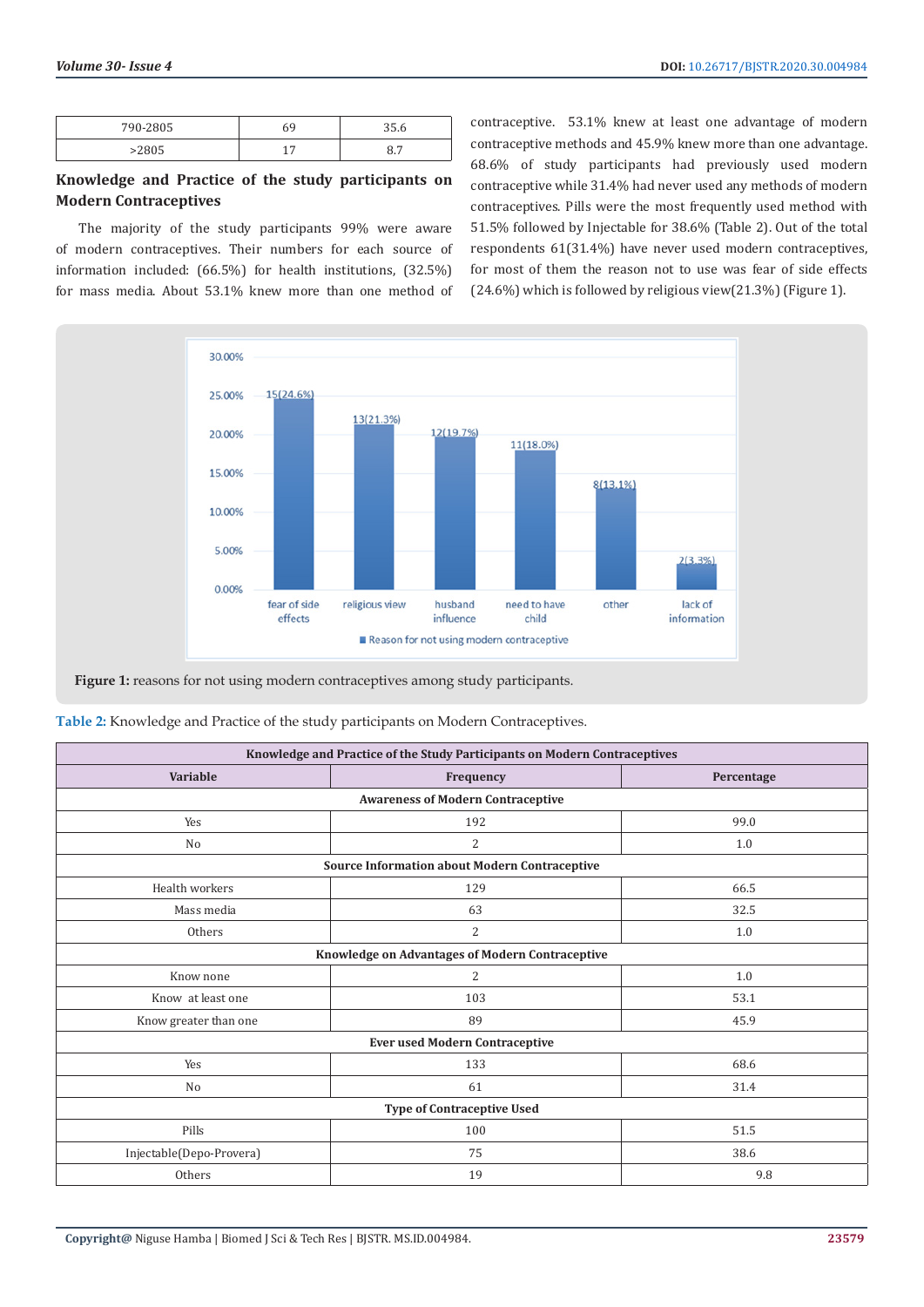# **Distribution of Respondents by Status of their Current Pregnancy**

claimed that the reason for their unintended pregnancy was that because it was miss timed that is they require the pregnancy in the future, which was followed by husband influence 13(20.6%) (Figure 2).

Out of the total participants 63(32.5%) respondents claimed their current pregnancy was unintended. Twenty eight (44.4%)



**Figure 2:** reasons for the occurrence of unplanned pregnancy among study participants.

# **Perception on Average Number of Children by Study Participants**

As the number of times a woman become pregnant increases, tendency to experience unintended pregnancy increases. Most of the respondents 71(36.6%) perceived that 3 children in life are enough while only 2(1.0%) wish to have a single child. Those who claimed their current pregnancy was unplanned only 1(1.6%) wanted to have five and above children while those with planned current pregnancy17 (13.0%) of them wish to have (Table 3).

| Preferred no of children | <b>Intended Pregnancy</b> |               | <b>Unintended Pregnancy</b> |               | <b>Total</b> |               |
|--------------------------|---------------------------|---------------|-----------------------------|---------------|--------------|---------------|
|                          | N <sub>o</sub>            | $\frac{0}{0}$ | <b>No</b>                   | $\frac{0}{0}$ | <b>No</b>    | $\frac{0}{0}$ |
|                          |                           |               |                             | 3.2           |              | $1.0\,$       |
|                          | 23                        | 17.6          | 15                          | 23.8          | 38           | 19.6          |
|                          | 35                        | 26.7          | 36                          | 57.1          | 71           | 36.6          |
|                          | 56                        | 42.7          |                             | 14.3          | 65           | 33.5          |
| 5 and above              |                           | 13.0          |                             | 1.6           | 18           | 9.3           |

**Table 3:** Perception on average number of children by study participants.

# **Factors associated with Unplanned Pregnancy Status**

The chi-square analysis indicated that income status among study participants (P-value=0.2209), and religion (p-value=0.3629) were found not to be significant of association with unintended pregnancy; whereas residence (p-value=0.00001) modern contraceptive use (p-value=0.0175), Educational status (p-value=0.0130) were found to be significant of association with unintended pregnancy.

# **Discussion**

The prevalence of unintended pregnancy in this study was 32.5% which is consistent with similar studies conducted in Harar [13], Debre Markos<sup>[15]</sup> 33.3%, and 32.9% respectively and higher than a study done in Kersa(27.9%) [19] and Gelemseo General Hospital (27.1%) [20].The difference might be due to the difference in the source population, sample size where the present study focused only on pregnant women attending ANC at the health institution. However, the finding of this study is lower than studies done in Addis Ababa (37.8%) [11], Dilla (36.9%) [12], Wellega (36.5%) [14]. This difference may be due to different reasons like study design difference in in sample size, socio-cultural difference, time variation, demographic differences between the current study and the previous studies. For instance, a study done in Wellega is a community-based study design which assessed all pregnant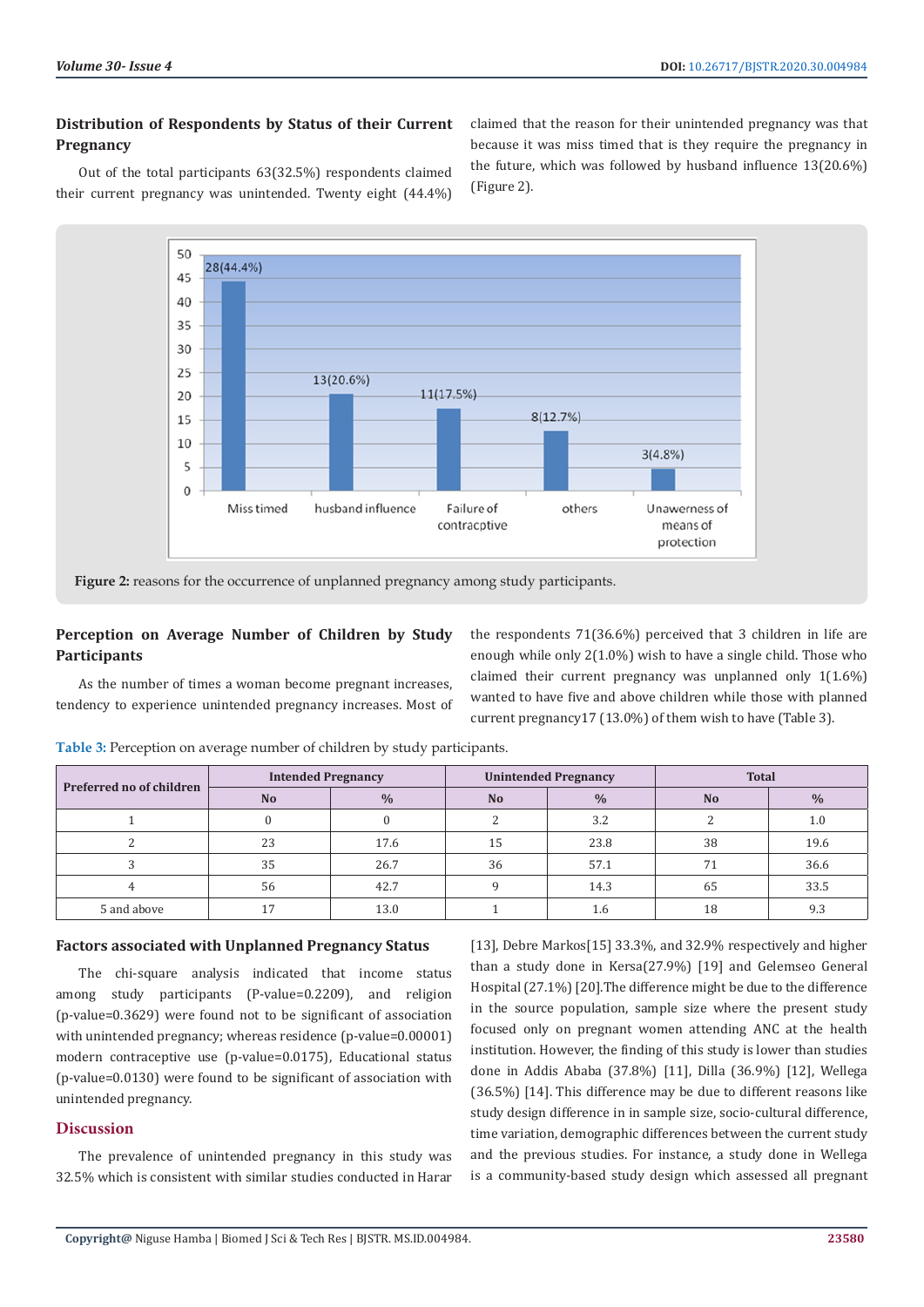women including who had no antenatal visit. So, the difference between the current study and previous Wellega study may be study design difference. In addition to this, the difference may be due to cultural and religious difference. Globally the prevalence of unintended pregnancy is 38% [21]. which is larger than the finding in this study. In Sub-Saharan Africa (SSA) 39% of pregnancies are unintended, ranges from 30% in Western Africa to 59% in Southern Africa in 2014 [22].

The current study showed that residence is significantly associated with an unintended pregnancy (p=0.00001), these findings were in line with a study in Khartoum state Sudan [23] Wollega[14].This is because women who live in rural areas have less contraceptive usage and husband influence is more common in women who reside in rural areas than that of urban. Study in Pakistan also showed that the women who had at least one son were almost three times more likely to report their recent pregnancies unintended compared to those who did not have a son [24]. Also, in a study done in Vietnam, increased number of live sons was positively associated with unintended pregnancy [25]. This implies that, culturally, male child preference is common in these countries, particularly in rural areas. The women who had a live male child may have been interested in preventing pregnancy for the sake of spacing or may no longer desire fertility, but with limited contraceptive use, they may experience an unintended pregnancy. In addition, urban women are almost three times more likely than rural women to receive ANC from a skilled provider.The study also has revealed that short-acting contraceptives (Injectable Depo Provera and oral contraceptive pills) were highly used by the respondents.

Further, literature supported the findings of this study, where these short-acting contraceptives possess potential problems with compliance and convenience such as missing the doses resulting in higher unintended pregnancy rates. As was reported 38.6% of respondents use Injectable Depo Provera, followed by 51.5% oral contraceptive pills which were comparable with the national figure which is 77.8% of those who use modern contraceptives use injectable one Ethiopia Demographic and Health Survey 2011 [18]. Most of the respondents use short-acting contraceptives because they thought it is easy for administration, easy to regain their productivity, and more comfortable which needs extensive awareness creation. According to the respondents in this study, those who do not use modern contraceptives most of them(24.6%) were because of fear of side effects which was similar to the study in Ganji[26]. There is a probability of missing doses in short-acting contraceptive use; this is probably why failure contraceptive methods have contributed to the occurrence of an unplanned pregnancy.In this study even though the awareness of family planning is high (99%) of respondents, 44.4% was miss-timed which was analogous with the study finding in Khartoum state Sudan [27] and Ganji[26].

But only 68.6% of them have ever practiced modern contraceptives. The most frequent reason mentioned by the participants in this study to refer to the pregnancy as unplanned was miss-timed, which means they want to become pregnant in the near or late future time. Furthermore, in this study, unintended pregnancy was associated with There is a direct relationship between a woman's education level and whether she is likely to receive ANC from a skilled provider.

#### **Conclusion**

This finding concluded that the prevalence of unintended pregnancy is relatively high in the study area. Educational status, residence, and religion were the most important predictor variables of unintended pregnancy. The social-cultural and economic positions of women in society as well as an influence by her husband were also contributed to unintended pregnancy Reducing the prevalence of unintended pregnancy especially in the rural area is recommended.

# **Limitations**

As this is a cross-sectional study, the associations observed may not be causal enough and since this study is institution based, it may suffer from lack of generalizability.

# **Ethical Consideration**

Before the data collection letter of permission was taken from Jimma University, Institute of Health to JUMC and Ethical clearance was obtained from Jimma University Institutional Review Board. The objective of the study was explained to the study participants, privacy maintenance and confidentiality was ensured. Furthermore, the study participants' involvement in the study was based on their willingness.

#### **Competing Interests**

The authors declare that they have no competing interests.

#### **References**

- 1. (2015) World Health Organization. Unintended pregnancy; Improving maternal and child health. World Health Organization.
- 2. (2015) American Pregnancy Association. Unintended pregnancy. USA; American pregnancy Association.
- 3. [Mansureh Y, Abolghasem P, Arezoo P, Fatemeh AI \(2015\) Unintended](https://www.ncbi.nlm.nih.gov/pmc/articles/PMC4449999/) [Pregnancy and Its Adverse Social and Economic Consequences on Health](https://www.ncbi.nlm.nih.gov/pmc/articles/PMC4449999/) [System: A Narrative Review Article. Iran J Public Health 44\(1\): 12-21.](https://www.ncbi.nlm.nih.gov/pmc/articles/PMC4449999/)
- 4. Amin F, Howden P, Peyman NA (2009) Risk Factors of Unplanned Pregnancies in a Group of Iranian and New Zealander Women. European Journal of Scientific Research 26(1): 108-121.
- 5. (2010) World Health Organization. Global and Regional estimates of the incidence of unsafe abortion and associated mortality. (5<sup>th</sup> Edn.).
- 6. Tessema AG, Caroline OLe, Melaku YA, Misganaw A, Woldie AS Sintayeh, et al. (2017) Trends and causes of maternal mortality in Ethiopia during 1990–2013: Findings from the Global Burden of Diseases study 2013. BMC Public Health 17: 160.
- 7. [Ann MM, Yirgu Gebrehiwot, Tamara F, Wado YD, Akinrinola B, et al.](https://www.guttmacher.org/journals/ipsrh/2016/11/estimated-incidence-induced-abortion-ethiopia-2014-changes-provision-services) [\(2016\) The Estimated Incidence of Induced Abortion in Ethiopia, 2014:](https://www.guttmacher.org/journals/ipsrh/2016/11/estimated-incidence-induced-abortion-ethiopia-2014-changes-provision-services)